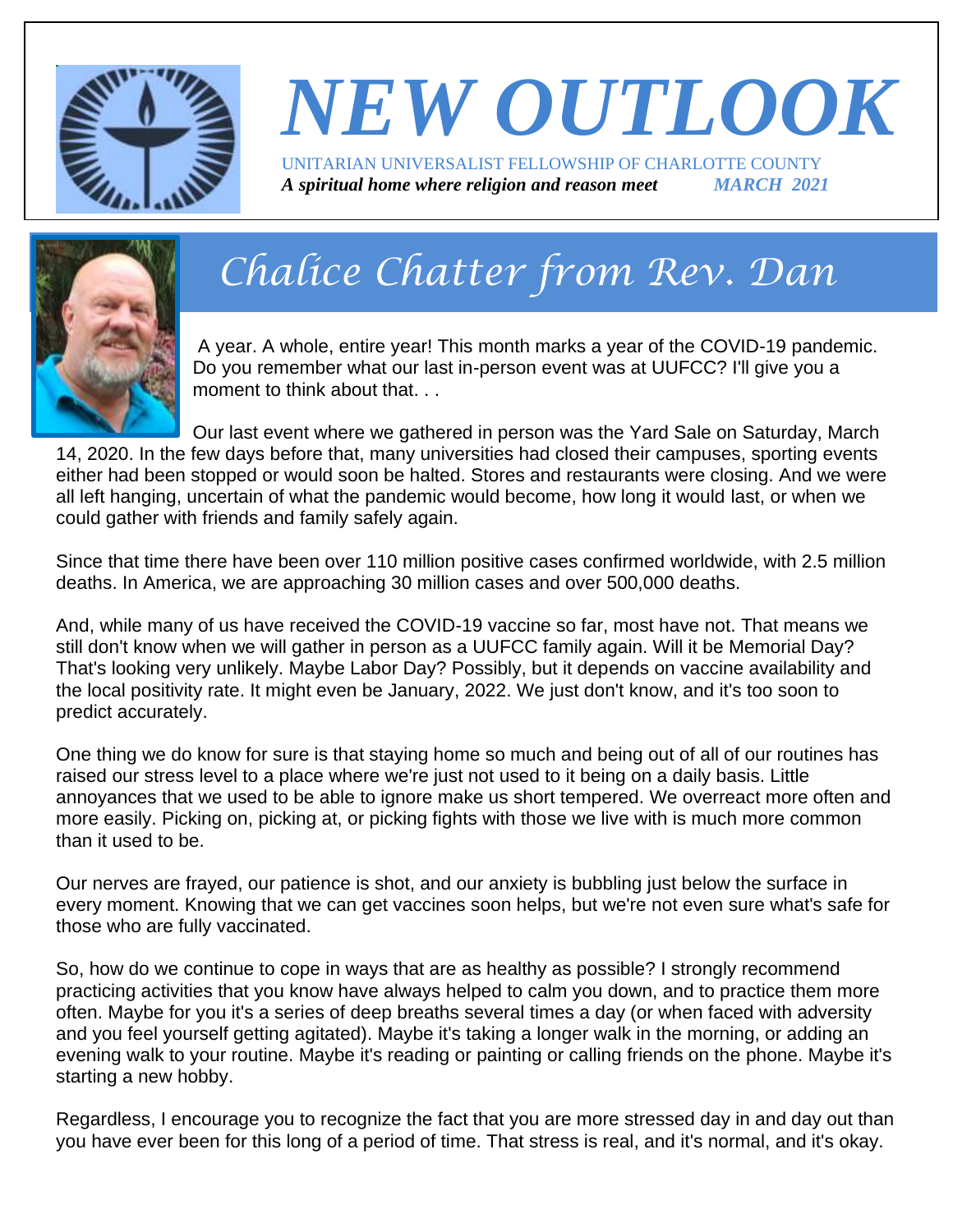Yes, it's been a year. It's been a crazy, trying, unprecedented, unpredictable year. But you've made it. The role of the UUFCC community has changed from what we were used to a year ago, but we're still here. We're still learning from each other, still sharing in Sunday worship, still doing social justice work, and still trying to put our 7 Principles into practice every day.

So, take a deep breath in... and let it out. We have survived this past year together, and together we will continue to thrive.

Amen and Blessed Be.

Rev. Dan

## Dear Loving Community



Dear Loving Community,

There is much to celebrate with our successful online auction last month (special thanks to Kay & Fred & all of the assists at the event)! Those of us who were present at the live event had little tastes and memories of our prepandemic lives that we are so grasping at to return. As we are coming up on our year anniversary of virtual service and activity, little did we think that so many would have become active in this way! Let us celebrate every way that we can connect...be it phone, writings, meditative intent, distanced & protected chats.

In this year, we have been continually faced with change and questioned our resilience. As our theme for the pledge drive proclaims, "A Community, Still, Singing in the Rain!

I wish to share with you some of the underpinnings which shore up the resilience of our community. Seventy-seven people in our fellowship took the time to respond to our recent survey! \*\*Statistics can be interpreted in many ways, but some things were clear from those responses. Many of us strongly value and support our continued working on inclusivity, anti-racism and equity (9.18/10 aver.); social justice (which includes immigration & racial justice) (9.07/10); being a visible, LGBTQ+Welcoming community (8.9/10) and climate action (8.71/10). These shared values & commitment are our foundation. The continued energy and funds that we have are transforming what we believe into action.

For now, let us look at the larger part of this focus; inclusivity, anti-racism, and equity in our community going forward. As Ginger Abraham directly asked in a service last month, "*Who are we not welcoming at our table?"*

*Inclusivity is beyond Accessibility; Inclusivity is…*

- …being able to hear the voices and music.
- …being able to connect with your community when you cannot drive, when you are out of state, when you are too sick or in too much pain to sit through the service, when you must work on Sundays.
- …being able to wheel up to the table where your friends are.
- …reaching the sink and the toilet and the drinking fountain like the rest of your fellowship.
- …seeing others that look like you.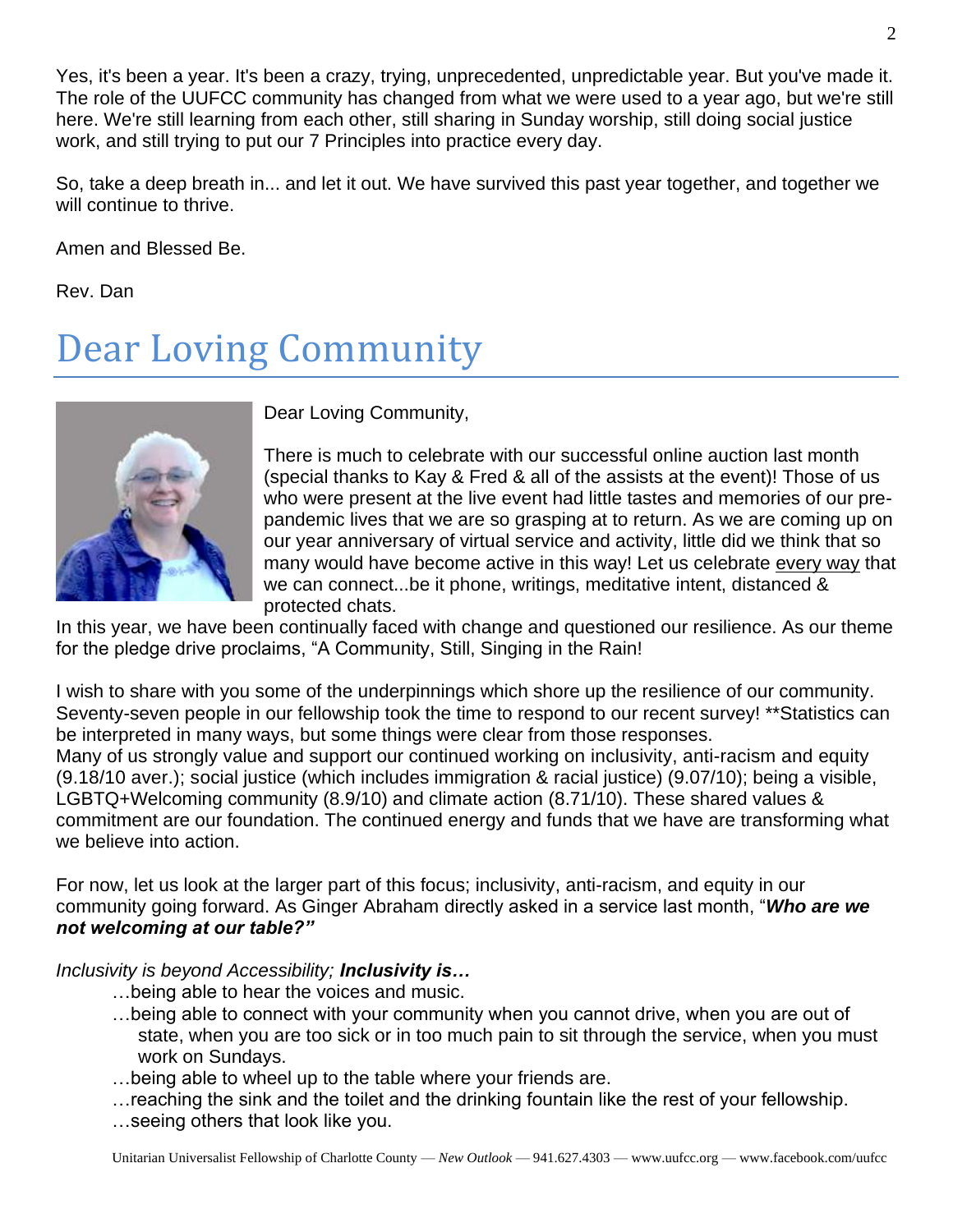- …belonging to a fellowship that has events low fees, no fees, sponsored tickets, and in-kind payment options.
- …not having to wait for someone to get you through the door to the bathroom before it is too late.
- …being able to read the words without having to worry about trying to hold the book up or holding the order of service still enough to read.
- …being able to watch the concert/event recording even though you had to work or watch the kids when it was live.
- …hearing someone say, come sit with us!
- …getting up to the chancel when it is your time.
- …meeting others in their safe place in the larger community & inviting them into ours.
- …fill in your examples:

As we move ahead into our new fiscal year, let us turn to our principles & values as we set our goals and make our decisions.

You can look forward to more interesting survey results in the future. (Special thanks to our 2.2021 Survey Team: Linda Himes, Laura Anderson, Herb Levin, Ginger Abraham, myself).

In faith,

Lorrie

p.s. At least 58 people support a fully working and active Membership committee. (which means we will have plenty of volunteers – smiley face).

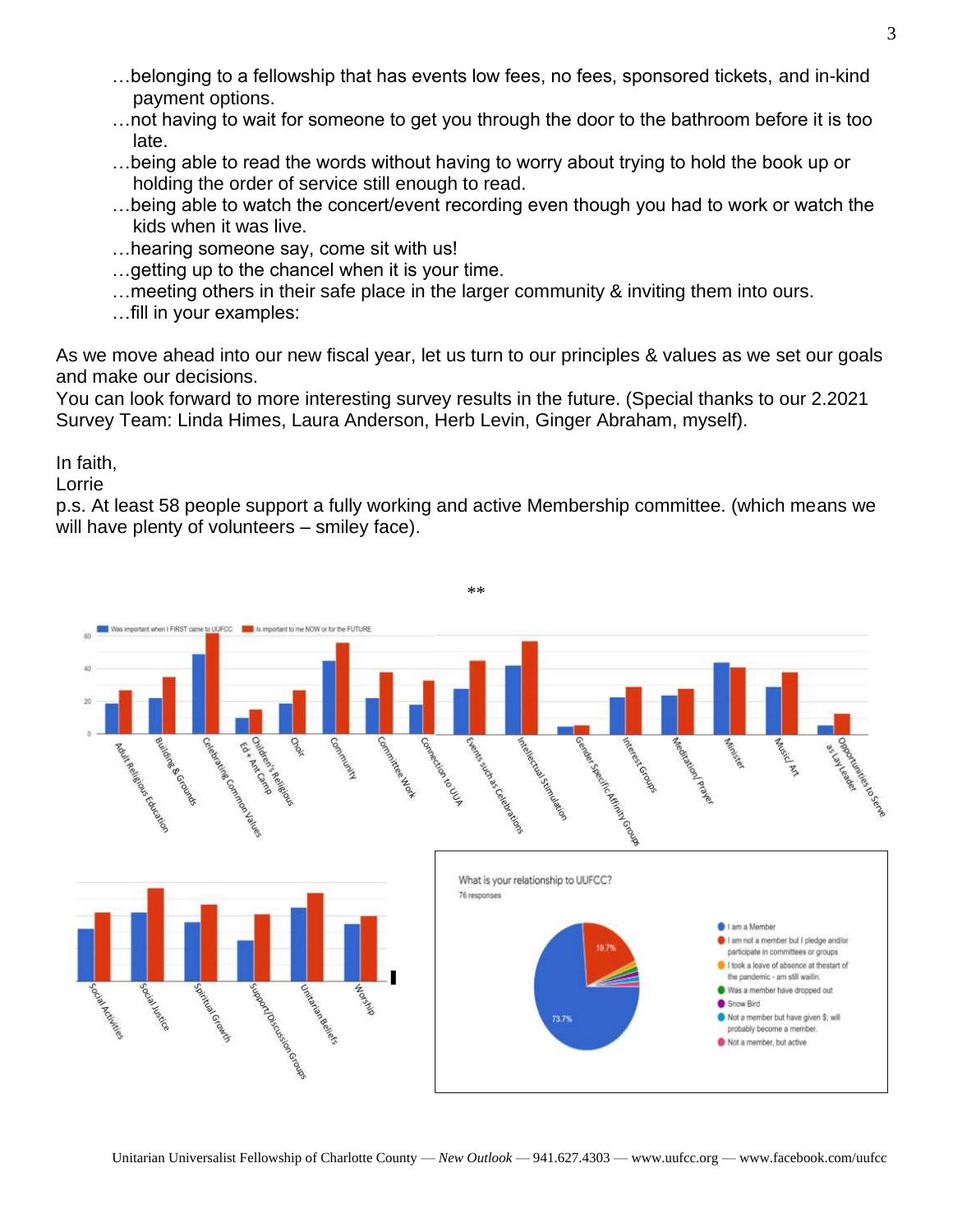## *Sunday Mornings on Zoom*

*Conversation Among Friends – 9 am*  <https://zoom.us/j/95584243345?pwd=Q1ZoV1g0NXloY1BreWtOQVJBNjA3UT09>

*Worship – 10:30 am -* <https://zoom.us/j/93632314034>

Log in a few minutes early. You will need to be admitted through a waiting room.

#### **March 7 – Pledge Kickoff –A Community Still "Singing in the Rain" - Rev. Dan Lambert Worship Associate: Dennis Shaw**

Celebrate the many ways that UUFCC is continuing to thrive despite the pandemic as we kickoff the 2021-22 Pledge Drive.





#### **March 14 – Brain Injury Awareness - Rev. Dan. Lambert Worship Associate: Kay Azar**

Traumatic Brain Injuries are rarely visible, but their effects are dramatic. During this service we'll hear from some of own UUFCC family who live with TBIs every day and how it impacts their lives.

#### **March 21 – Importance of Service – Dennis Shaw Worship Associate: Laura Anderson**



Dennis Shaw will share about how acts of service shape his life and have shaped the UUFCC community.



#### **March 28 – Walk the Walk to Antiracism – Rev. Dan Lambert Worship Associate: Samara Michaelson**

This is the sermon title Rev. Dan sold at the auction. The discussion will be about how it's not good enough to not be a racist, but that our goal has to be to actively work to be "Antiracist."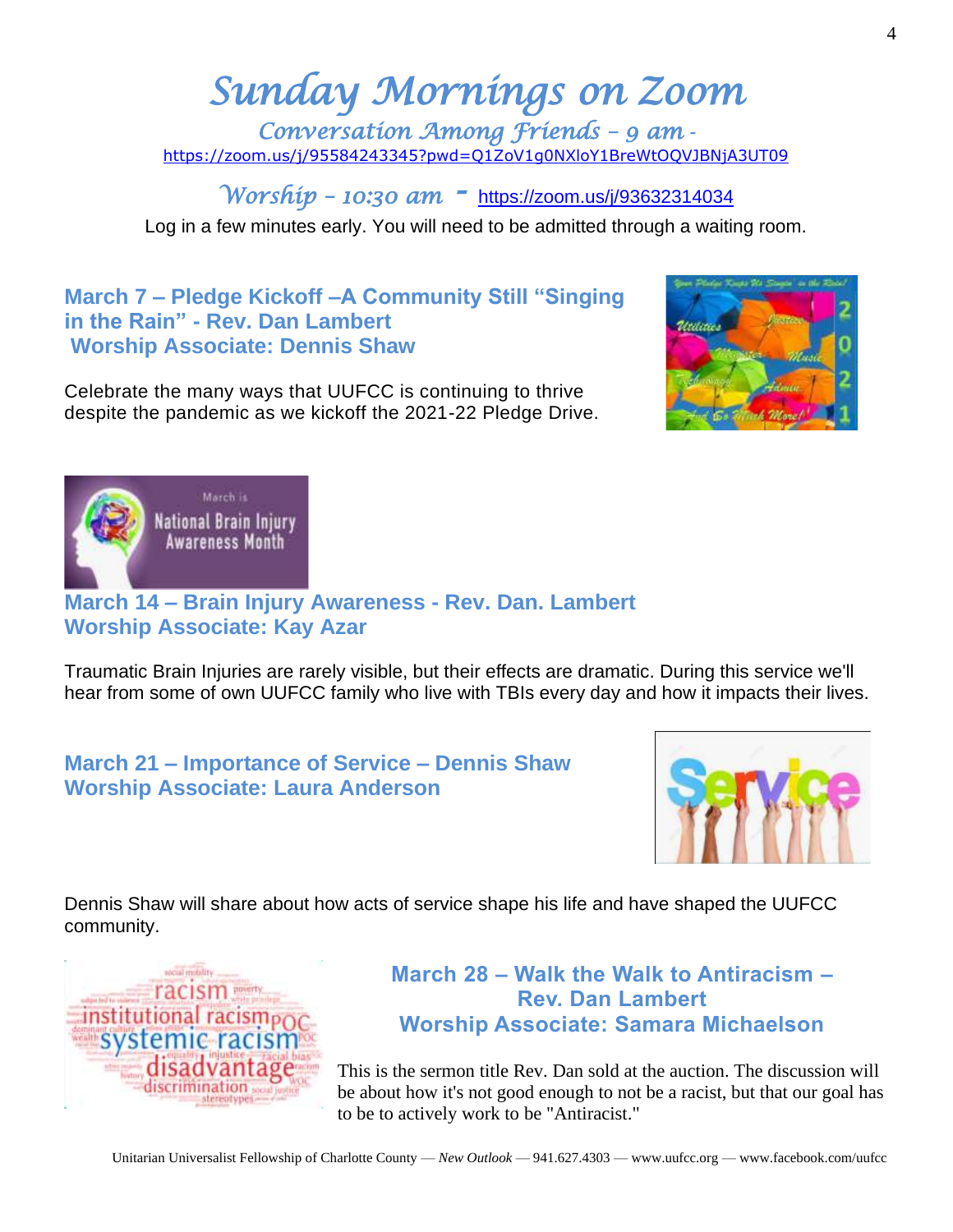

Greetings UUFCC Members and Friends,

I am thrilled that many of us have been vaccinated or are at least closer to the head of the line. This good news supports the fact that we are gaining on this horrible pandemic and approaching the end of our isolated existences. Yay! It is hard to believe we are almost into year two of closing our doors and nearing the second instance of an Annual Meeting without gathering in person.

By now, you should have received a pledge package for our next Fiscal Year in the mail. As we march toward the virtual Annual Meeting on March 28th, you have a lot of materials for review, including the 21/22 budget. It is tricky predicting an uncertain future, especially where it comes to a budget, but I think that we have done a pretty good job after a year of experience with the pandemic and hopes that we will open in the late summer or fall. We have set a budget goal where we can comfortably meet the financial needs of the Fellowship for the next year. Although it is an increase from last year's budget, it's achievable with all of your help, so pledge as generously as you can.

I am ready to address any questions on our budget development process or about any of the details it contains. Feel free to give me a call or shoot me an email with any questions or concerns. I am so grateful for the continued generosity and compassionate caring of this Fellowship I have grown to love and rely on, especially in these times.

"See you at the Annual Meeting."

Nancy Weaver

UUFCC Treasurer nancyxweaver@gmail.com 303-241-0309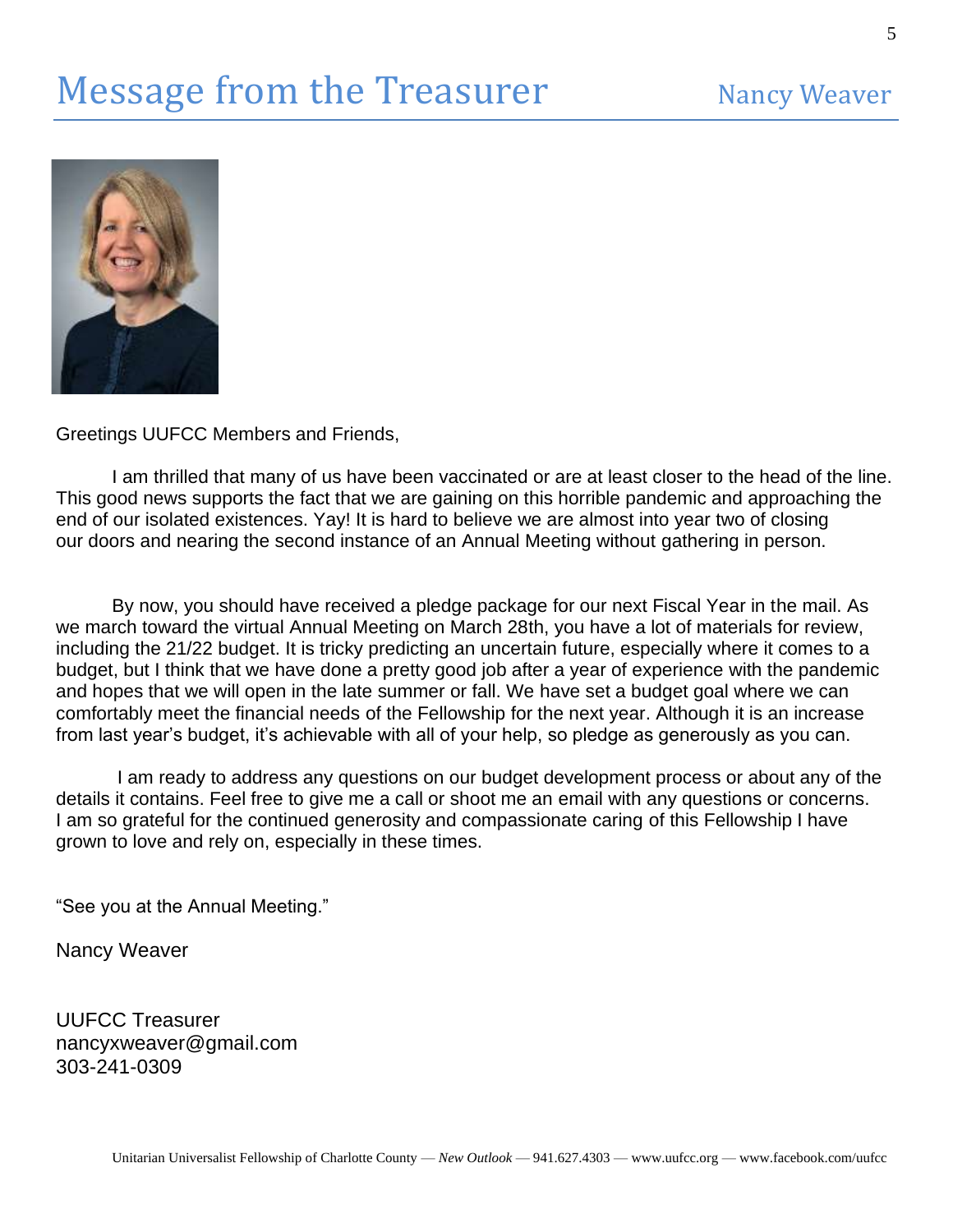## A Community Still, Singing in the Rain



March 7th is the official start of this year's stewardship drive, and you should have received information packets about this by now. The theme this year is - A Community Still, Singing in the Rain. So, we'd like to see you 'Singin' in the Rain'. If you'd like a little more inspiration to help you contribute a picture/movie of you singing and/or dancing in the rain/sunshine/snow (or any picture/movie will do - we just want to see you doing anything other than living on a Zoom screen!) check out this -

#### [https://1funny.com/movie-stars-dancing-to-im-so-](https://1funny.com/movie-stars-dancing-to-im-so-excited/?fbclid=IwAR14G1JvtOUti2XDpvbOwg1oZnegYs2xTzsH0RrrnI4OgdL3hG7ZdKdAnOg)

[excited/?fbclid=IwAR14G1JvtOUti2XDpvbOwg1oZnegYs2xTzsH0RrrnI4OgdL3hG7ZdKdAnOg](https://1funny.com/movie-stars-dancing-to-im-so-excited/?fbclid=IwAR14G1JvtOUti2XDpvbOwg1oZnegYs2xTzsH0RrrnI4OgdL3hG7ZdKdAnOg) Send your contributions to the office and we'll show them during the drive.

Save paper and make a pledge online at our website: [www.uufcc.org](http://www.uufcc.org/) Alan and Jeri Searle - Stewardship co-chairs.

### Art in the Future



Yes, the Art Committee continues to hold virtual meetings, discussing future exhibits when we're able to meet at the Fellowship and enjoy our art wall. In the meantime, we invite suggestions for virtual exhibits. Tom Deuley is working on a virtual show highlighting work that was featured in past exhibits, so if you

have some interest there, contact Tom. Keep tuned to the UUFCC website.

### Climate Realities – Climate Action Team



Sea levels are rising, more frequent and severe storms are occurring, intolerably hot days are increasing, sunny day flooding is already a feature of some developed coastlines in Florida and wildfires are ravaging parched landscapes. These changes affect all of us but they affect black people, indigenous people and people of color disproportionately. And YES, these disasters, large and small, are fueled by human induced climate change, especially by emissions of greenhouses gasses. Carbon dioxide and methane are the primary culprits. Solutions to many of these problems reside in developing resilience, supporting the clean energy sector and changing our policies at a government level.

 So, what can be done besides paying higher insurance rates and making personal lifestyle changes? Part of the answers are:

- 1. Developing resilience and rebuilding to harden our infrastructure to damage from heat, wind and water, both fresh and salt.
- 2. **Mitigation, Mitigation, Mitigation** Efforts to reduce emissions of carbon dioxide and methane are the most feasible and realistic means to limit increasing global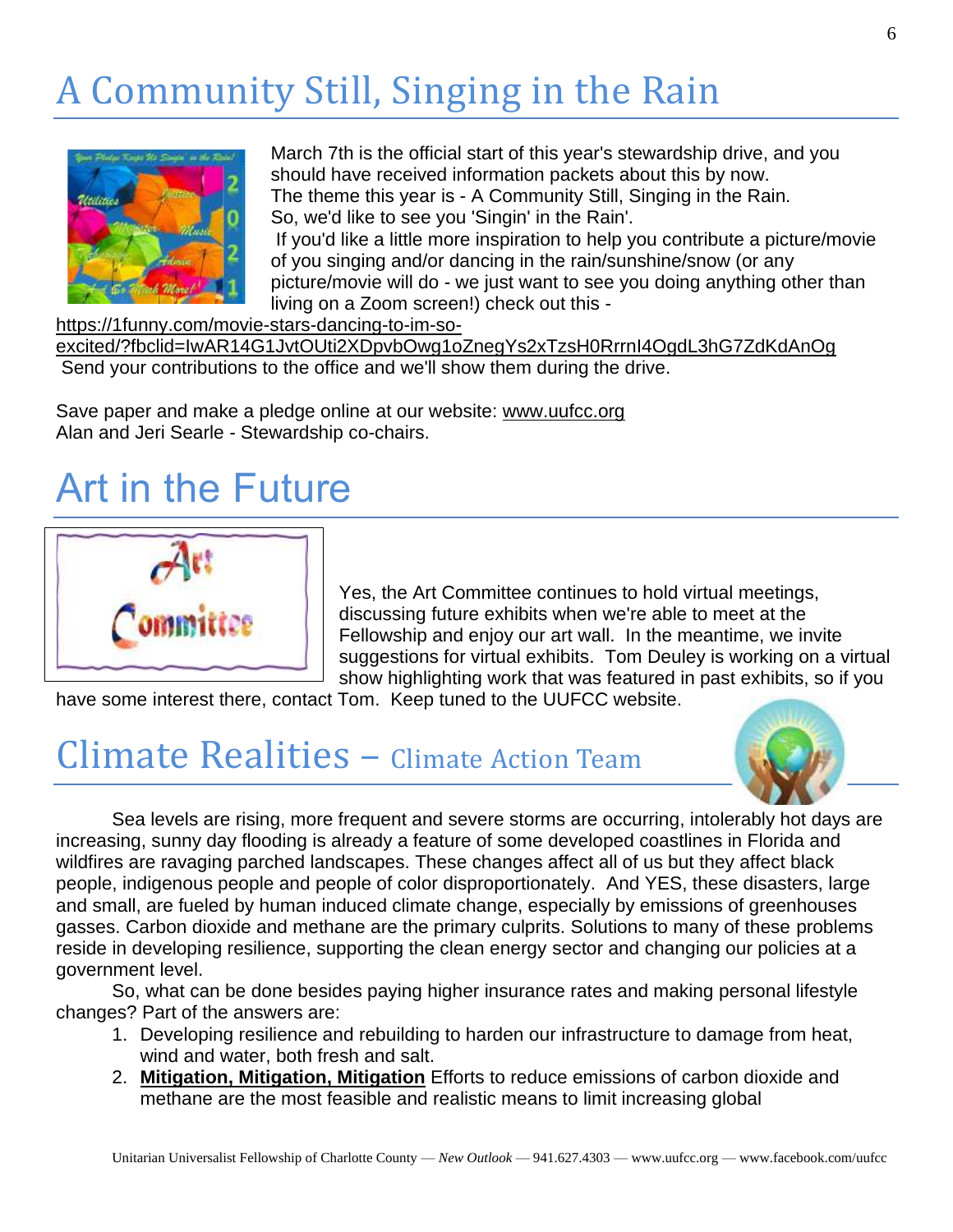temperatures. Individuals making lifestyle changes are important but the most significant changes must come from industries in concert with government oversight.

3. YOU CALLING! Check out Citizens Climate Lobby at [CitizensClimateLobby.org.](http://citizensclimatelobby.org/) They are supporting a bipartisan climate change solution with The Energy Innovation and Carbon Dividend Act (HR 763 in the last Congress). This policy will drive down America's carbon pollution and support technology innovation and ingenuity. Check it out and please consider calling your legislators monthly to indicate support for it. You could place their names and numbers in your calendar. EASY!

So, please call! Leave your name and encourage them to support The Energy Innovation and Carbon Dividend Act!

Senator Marco Rubio - 202-224-3041 Senator Rick Scott - 202-224-5274 Representative W. Greg Steube - 202-225-5792

Thank you for taking the time to read this. NOW is the time for ACTION! Joe Oyer, Climate Action Team

### Music Corner!



Heart-felt appreciation goes out to Linda Himes, Jim Boyle and all the participating choir members. You enrich our Sundays exponentially and bring us back into community with the very first note.

*Please contact Ginger Abraham at gm54uu@gmail to curate next month's Music Corner.*

## Book Group

The UUFCC Book Group will be meeting on Zoom until it is safe to meet in person again. All of the books chosen for this season are readily available at the public library or inexpensively from Amazon. Mary Jane often has the book in Kindle format and can lend you a reader with the book on it if you can pick it up at the Fellowship. Contact her if you want one of the books in electronic format.

The link will be emailed to members of the Book Group prior to the meetings each month. Contact the office at [office@uufcc.org](mailto:office@uufcc.org) if you would like to receive the Zoom link or to be added to the email list.



March 24 at 1:30 p.m. Gilead by Marilynne Robinson



May 26 at 1:30 p.m. The Dutch House by Ann Patchett